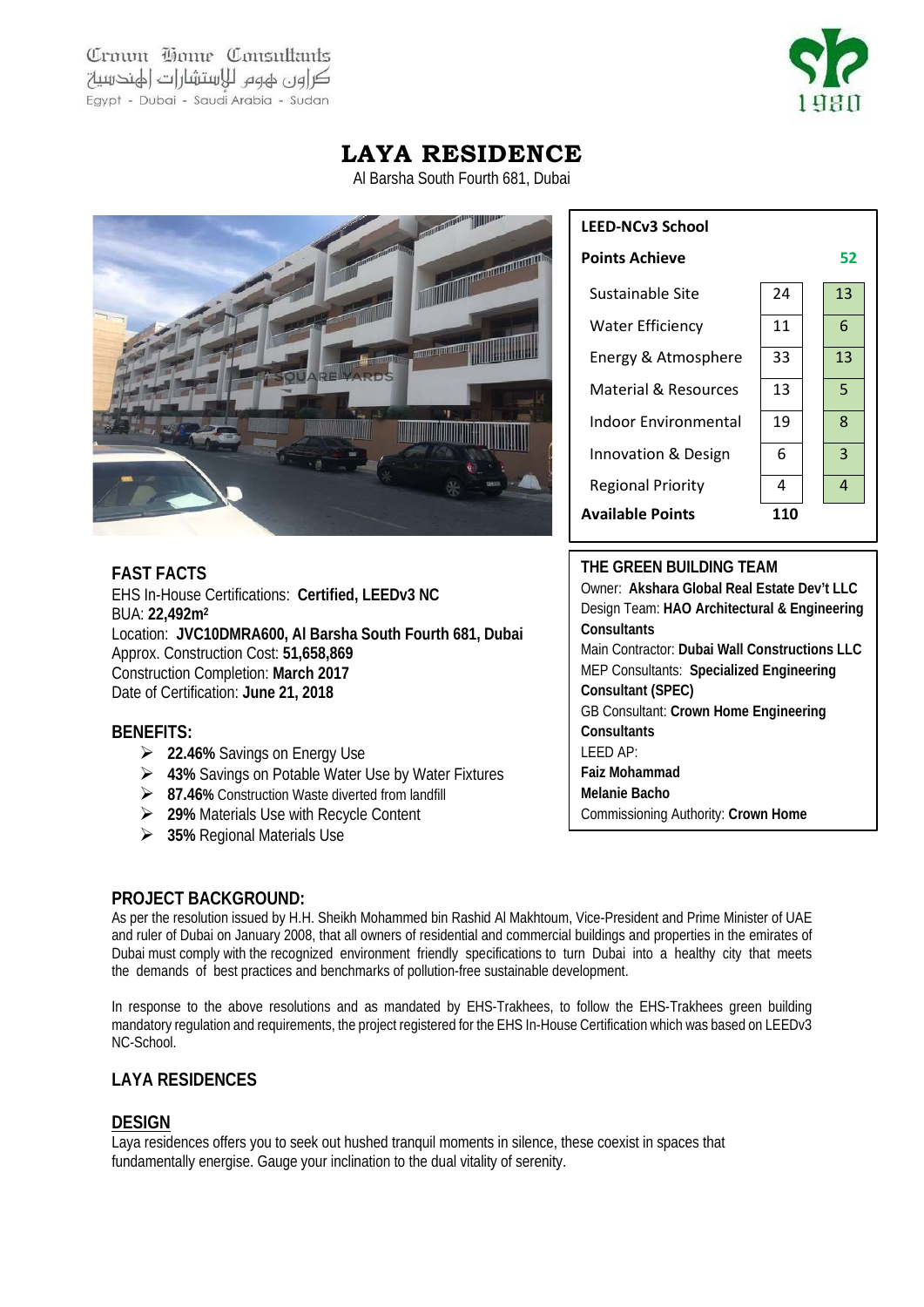

## **LIFESTYLE**

Welcome to a world of style and elegance combined with comfort and accessibility of Dubai, one of the fastest growing modern metropolis of the region. Exceptionally designed and laid out apartments located at the Jumeirah village, centrally located with ready access to all the amenities and facilities to make your leisure moments memorably enjoyable and fulfilling.

# **GREEN BUILDING FACT SHEET**

#### **SUSTAINABLE SITE:**

- $\triangleright$  During constructions, the Construction Team has formulated an appropriate plan and implemented erosion control measures relevant to the site. Such as stabilization of site entrance, dust control by watering, temporary fencing, protection of excavated soil, proper storing of construction materials and proper segregation of constructions waste, etc. for preventing the site erosion.
- $\triangleright$  The Laya Residence has provided car parking in the basements and ground floor which are considered as under the building.
	- Assigned several Car Parking for lowemitting fuel efficient (LEFE) or hybrid car.
	- Assigned several car parking for car / van pool.



- **100%** of the car parking are provided with shaded with car parking materials having SRI of 29.
- **100%** Roof final materials has been painted with coatings having SRI of 85.6

#### **WATER EFFICIENCY:**

The project installed efficient sanitary wares with low flush and flow rates which gives the project **43%** water savings.

#### **ENERGY & ATMOSPHERE:**

- The project is having **22.46%** energy savings through installation of the following:
	- Efficient building envelope. Wall, roof and glazing are having higher u-value.
	- Installation of efficient twin screw air cooled chiller with COP of 3.24
	- FAHU heat load is having 70% efficiency
	- Installation of LED lights
	- Installation of lighting control such as motion/occupancy sensors in the common areas and timer control for external lighting.
- **100%** Use of environment friendly refrigerant R134A for the air-cool chillers.
- $\triangleright$  The project HVAC equipment's & lighting control has been commissioned and tested and balanced.
- $\triangleright$  BTU meter has been provided for each apartment and retails for cooling and monitoring purposes.

#### **MATERIAL & RESOURCES:**

- $\triangleright$  The Construction Team had formulated and implemented proper Construction Waste Management Plans in which the project has successfully diverted **87.46%** waste construction from landfill.
- $\triangleright$  The Construction Team has successfully monitored the construction materials used in the project:
	- 29% Construction Materials are having Recycled Content
	- **35%** Construction Materials has been harvested, manufactured and procured locally.